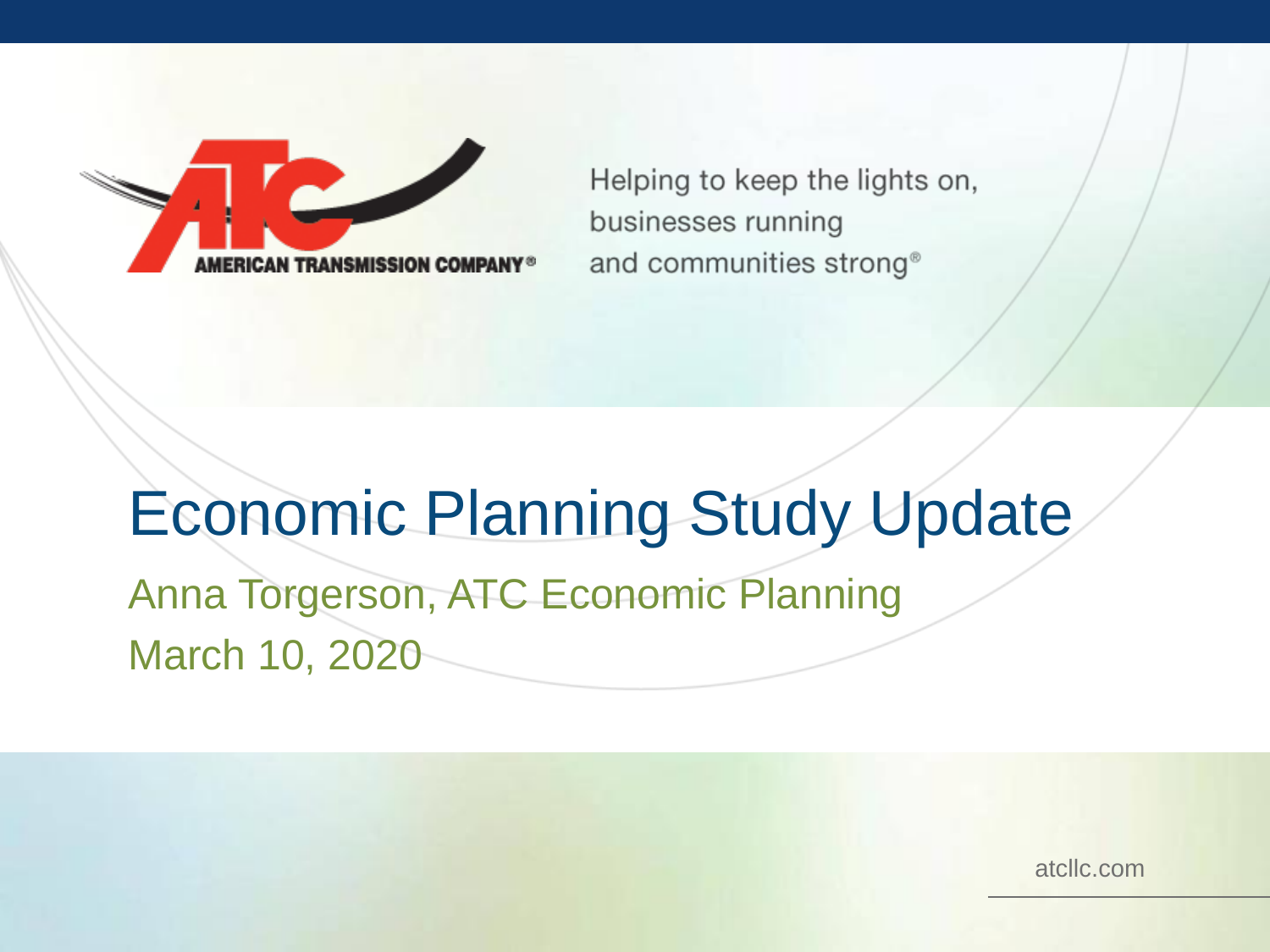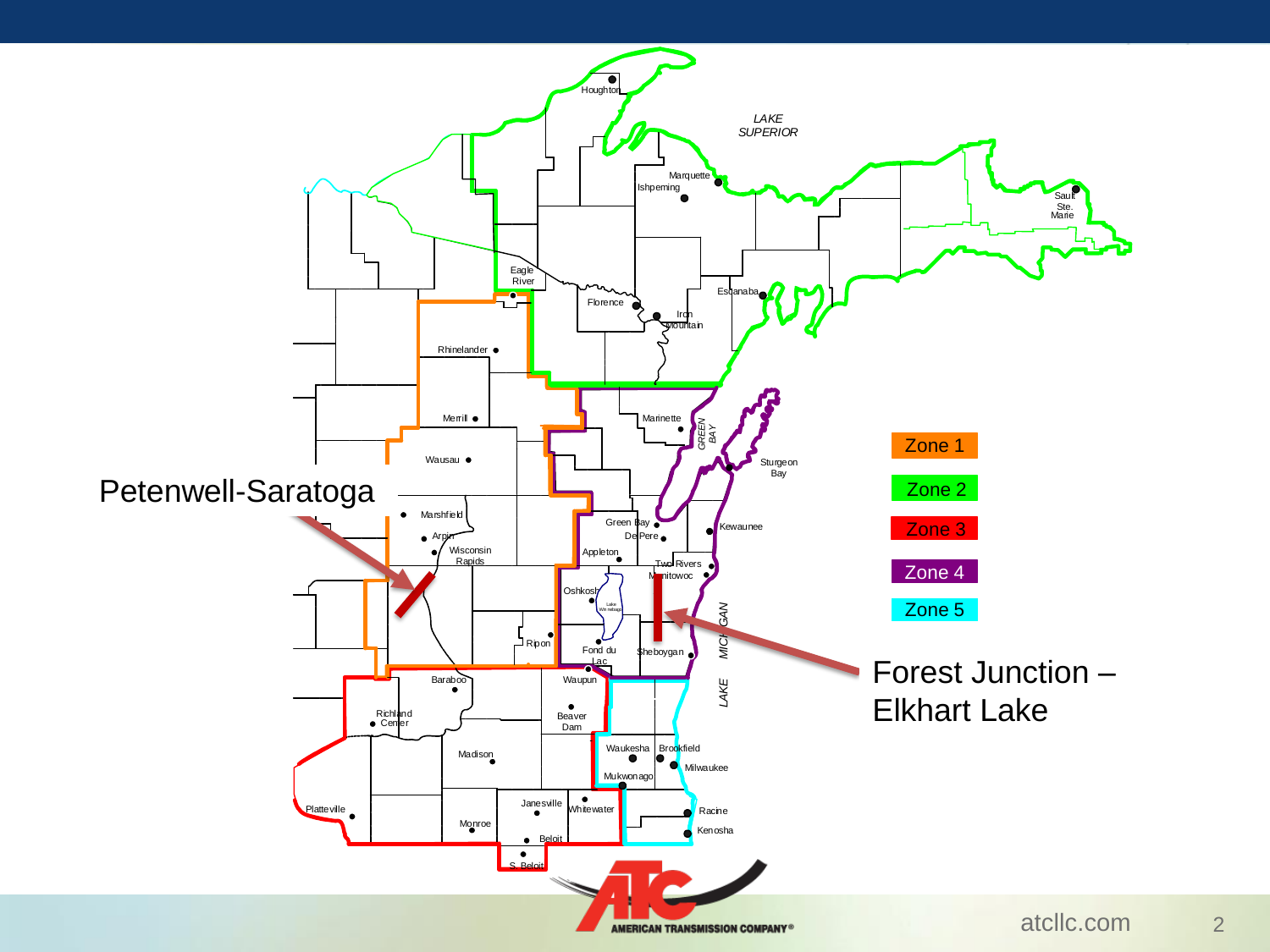### Elkhart Lake Series Reactor

- Waiting on delivery of equipment
- Construction will start later this year
- In-service by end of 2020
- Cost of \$1.3 Million
- 40 Year Customer Benefit of \$11.2 Million

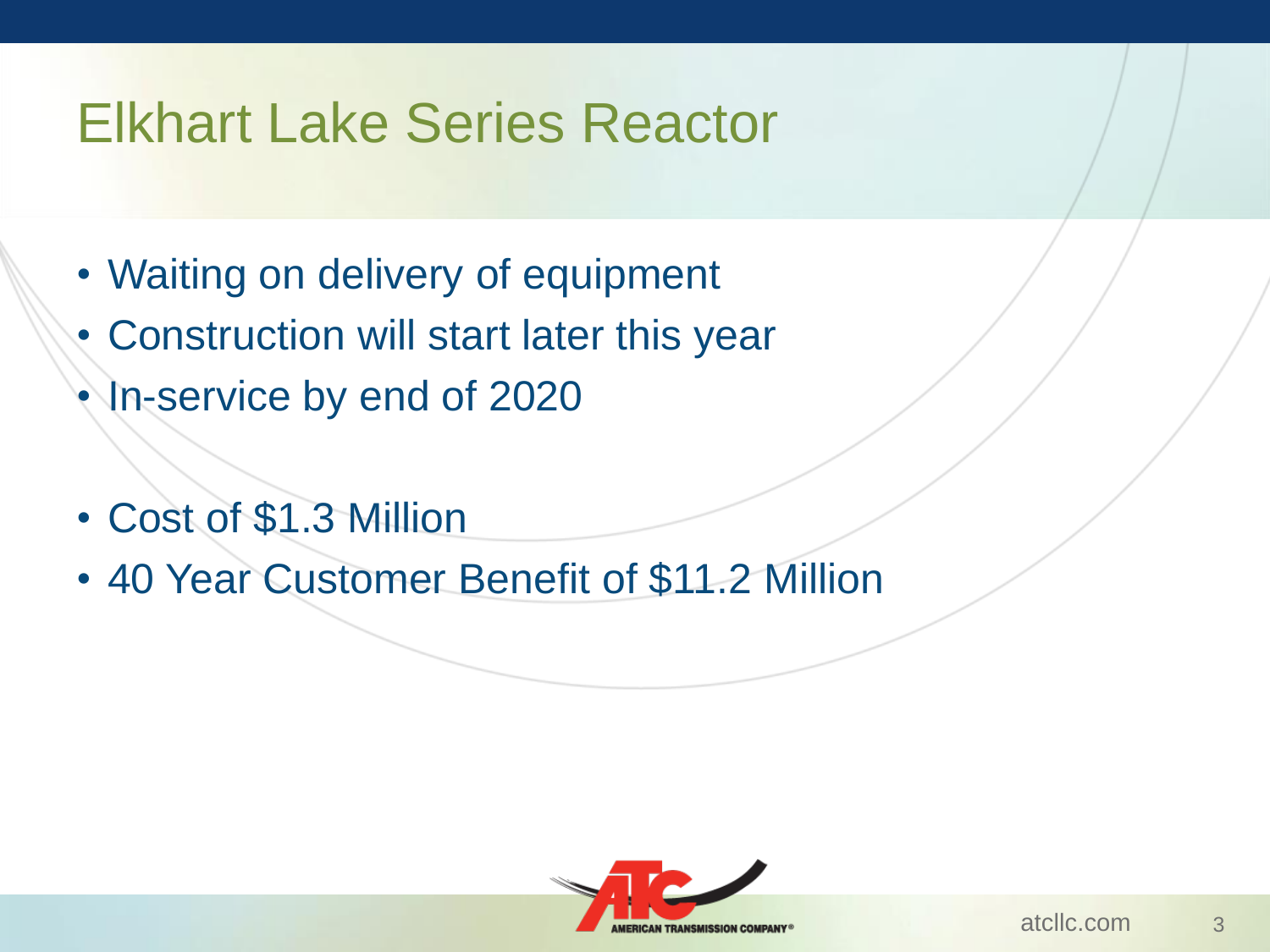### Petenwell – Saratoga (X-43) Rebuild

- Improves Reliability Issues
- IT Project Cost Savings
- Lowers Market Congestion
- Removes the need for the Council Creek Remedial Action Scheme
	- Saves time and money
- Acceleration of Asset Renewal Projects
- Cost of \$24.5M
- Project in-service date of 12/2022

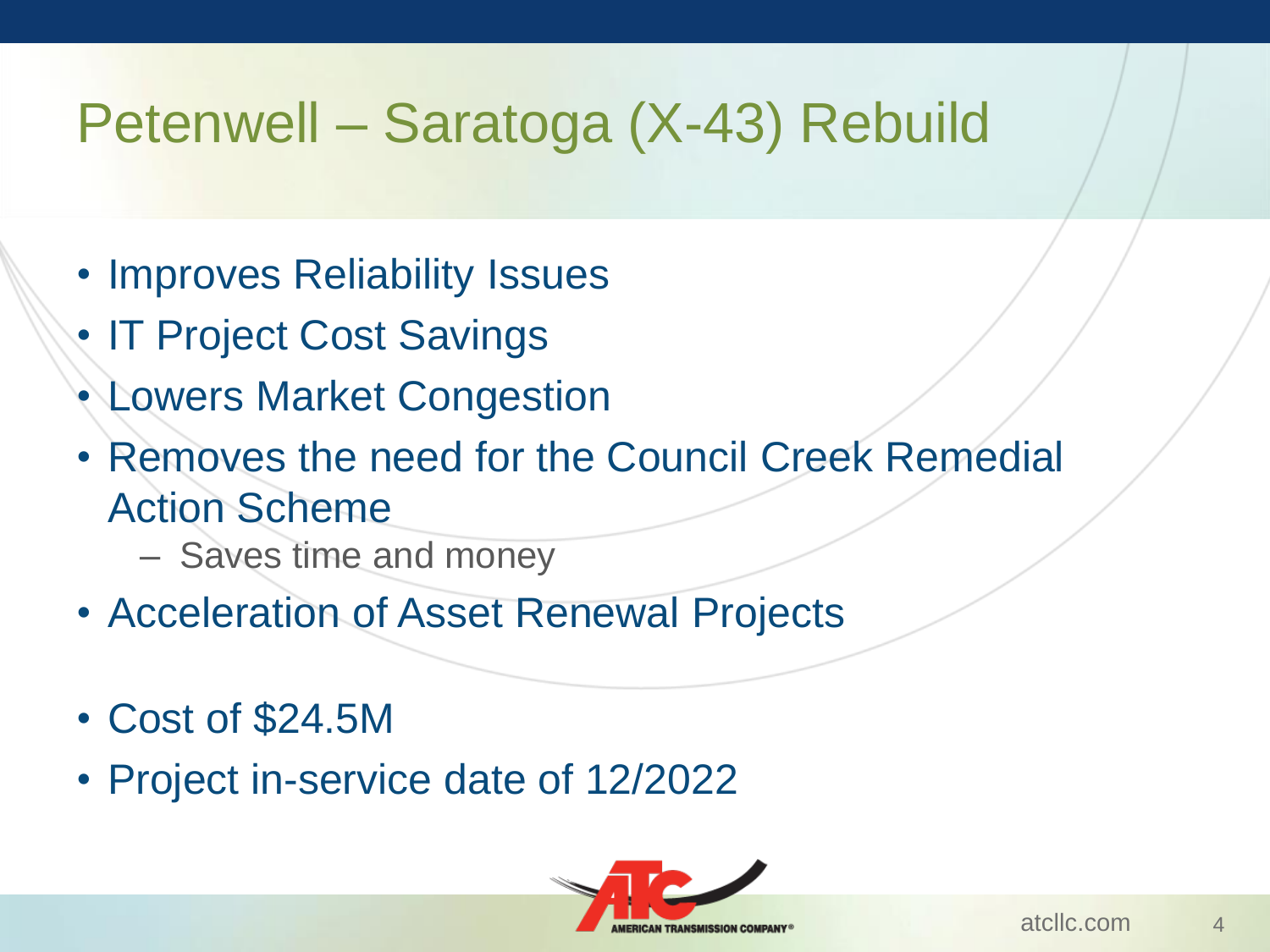Helping to keep the lights on, businesses running and communities strong<sup>®</sup>

## 2020 Economic Planning Study Kickoff Anna Torgerson, ATC Economic Planning March 10, 2020

atcllc.com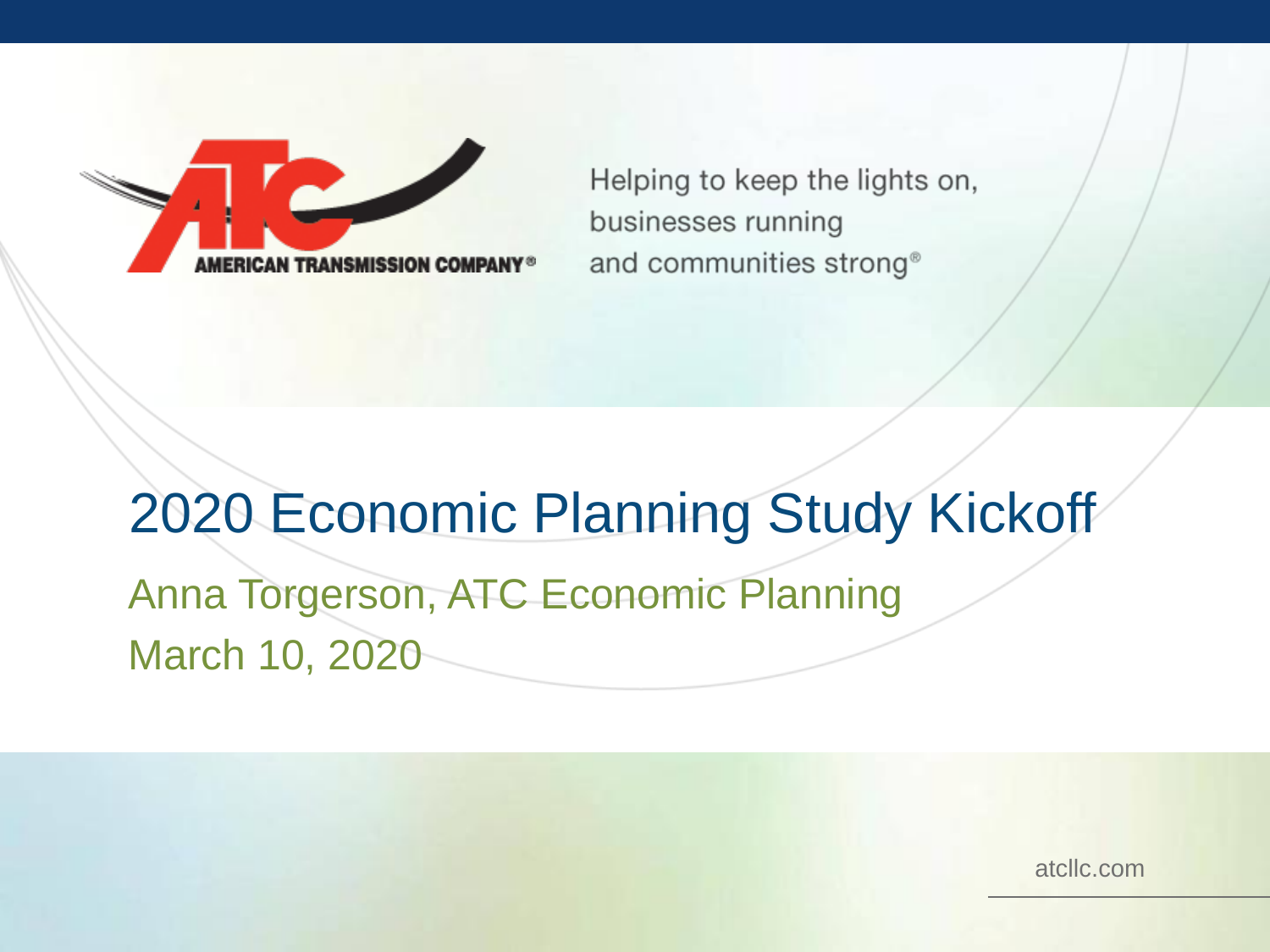### Introduction

- Process Overview and Timeline
- 2020 Futures Development
- Stakeholder Input
- Next Steps

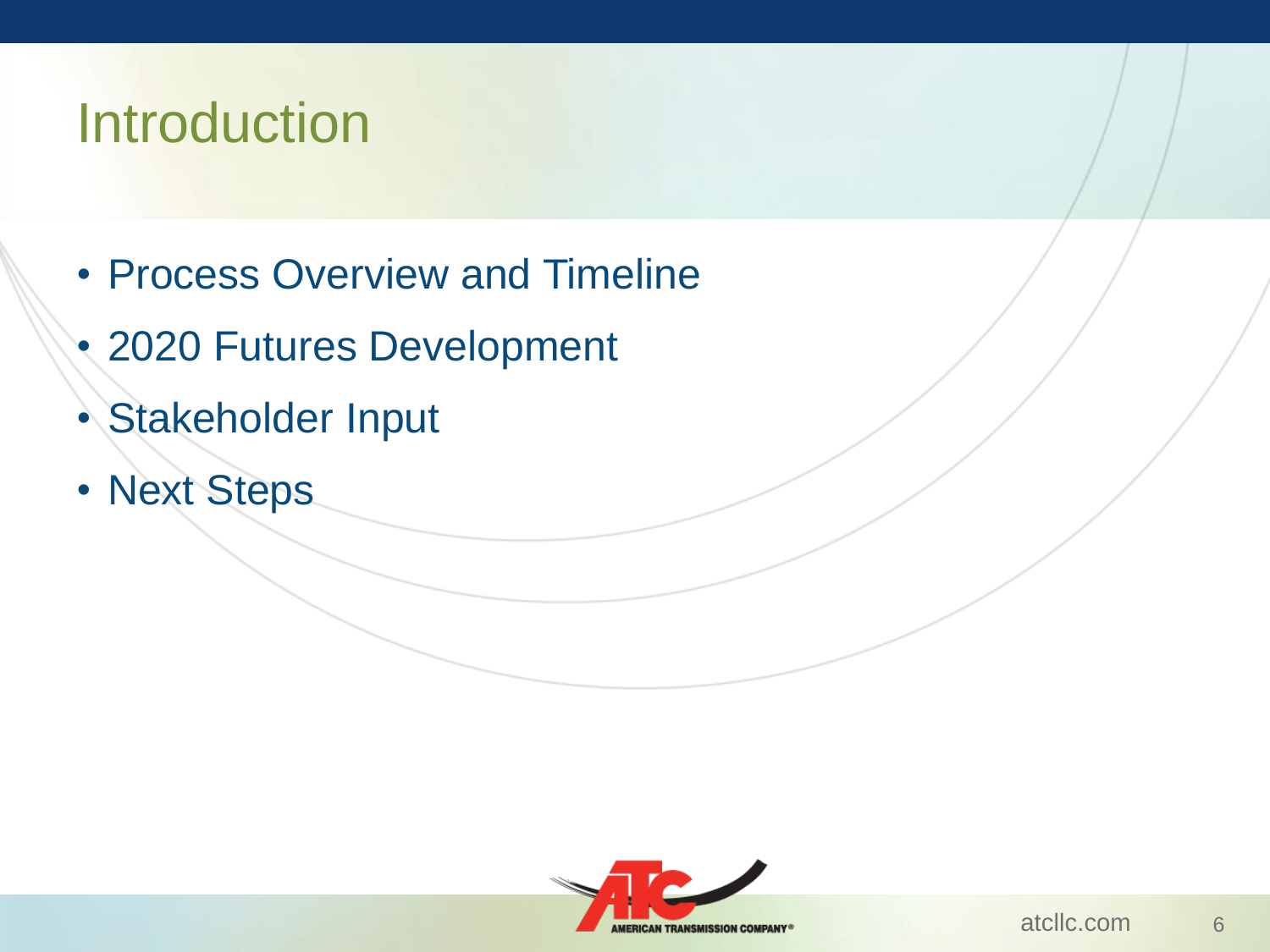### ATC Process Overview and Timeline

- ATC Economic Project Planning Per ATC Tariff
	- **During February,** we hold an initial stakeholder meeting to review the market congestion summary and potential fixes and to discuss economic study scenarios, drivers, ranges, and assumptions.
	- **By March 1**, we work with stakeholders to request and prioritize new/other economic studies and recommend study assumptions.
	- **By April 15**  we identify preliminary areas of economic study, study assumptions and models and solicit further comments from stakeholders.
	- **By May 15**  we finalize areas of economic study, study assumptions and models to be used in analysis.
	- **By November 15**  we provide a summary of the results of the economic analyses to our stakeholders.

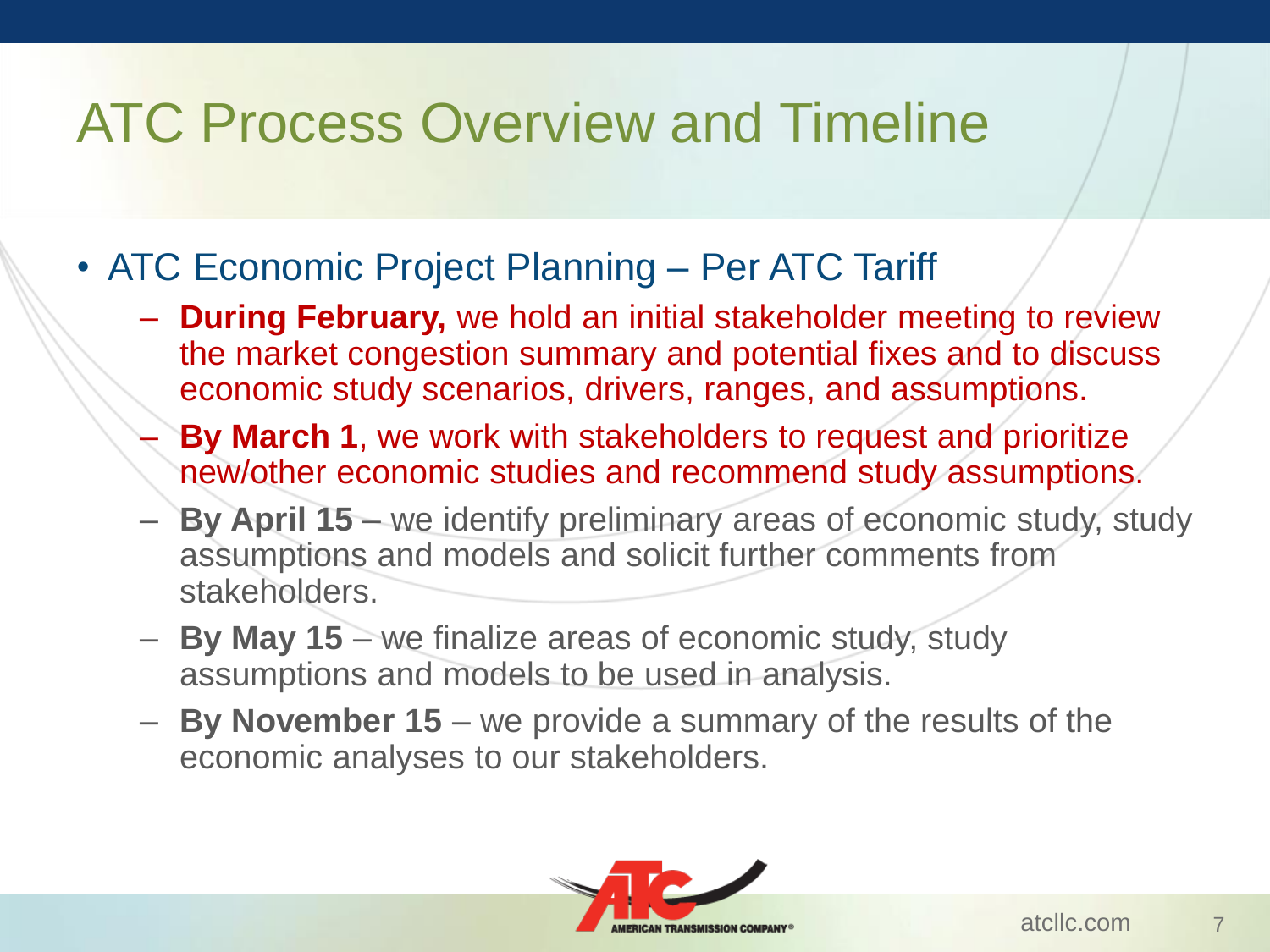### 2020 Futures Development

- Utilize the MISO Transmission Expansion Plan (MTEP) models and futures
- Review MISO models and provide updates as necessary
	- Review generation interconnection request in MISO Queue
	- Review load profiles and demand and energy growth
	- Better modeling of time of use industrial customers
	- Most updated transmission topology
- Ensures greater alignment with MISO stakeholder process

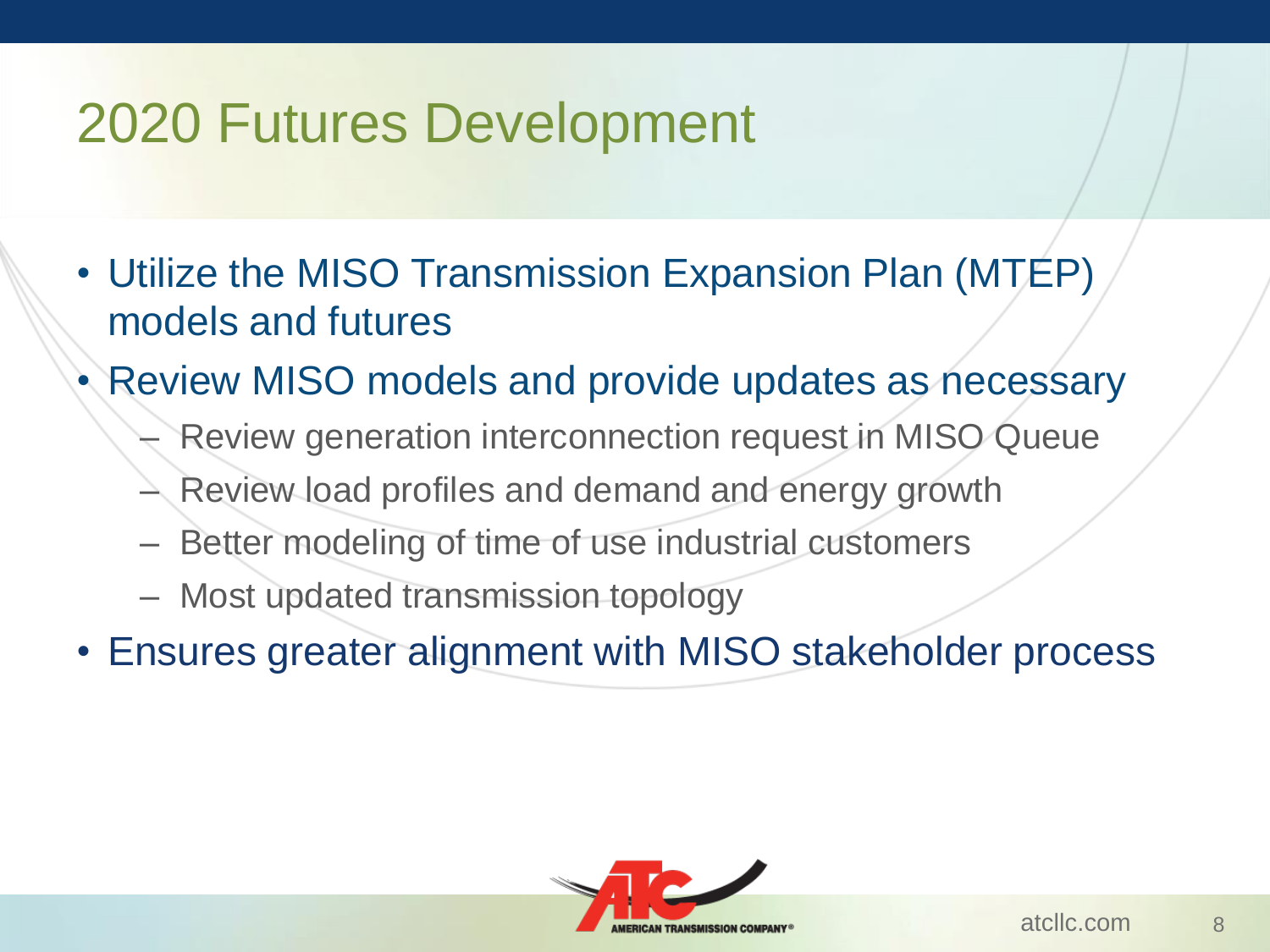## MISO MTEP20 Futures

- Same Futures as MTEP19
- Limited Fleet Change (LFC)
- Continued Fleet Change (CFC)
- Accelerated Fleet Change (AFC)
- Distributed & Emerging Technology (DET)

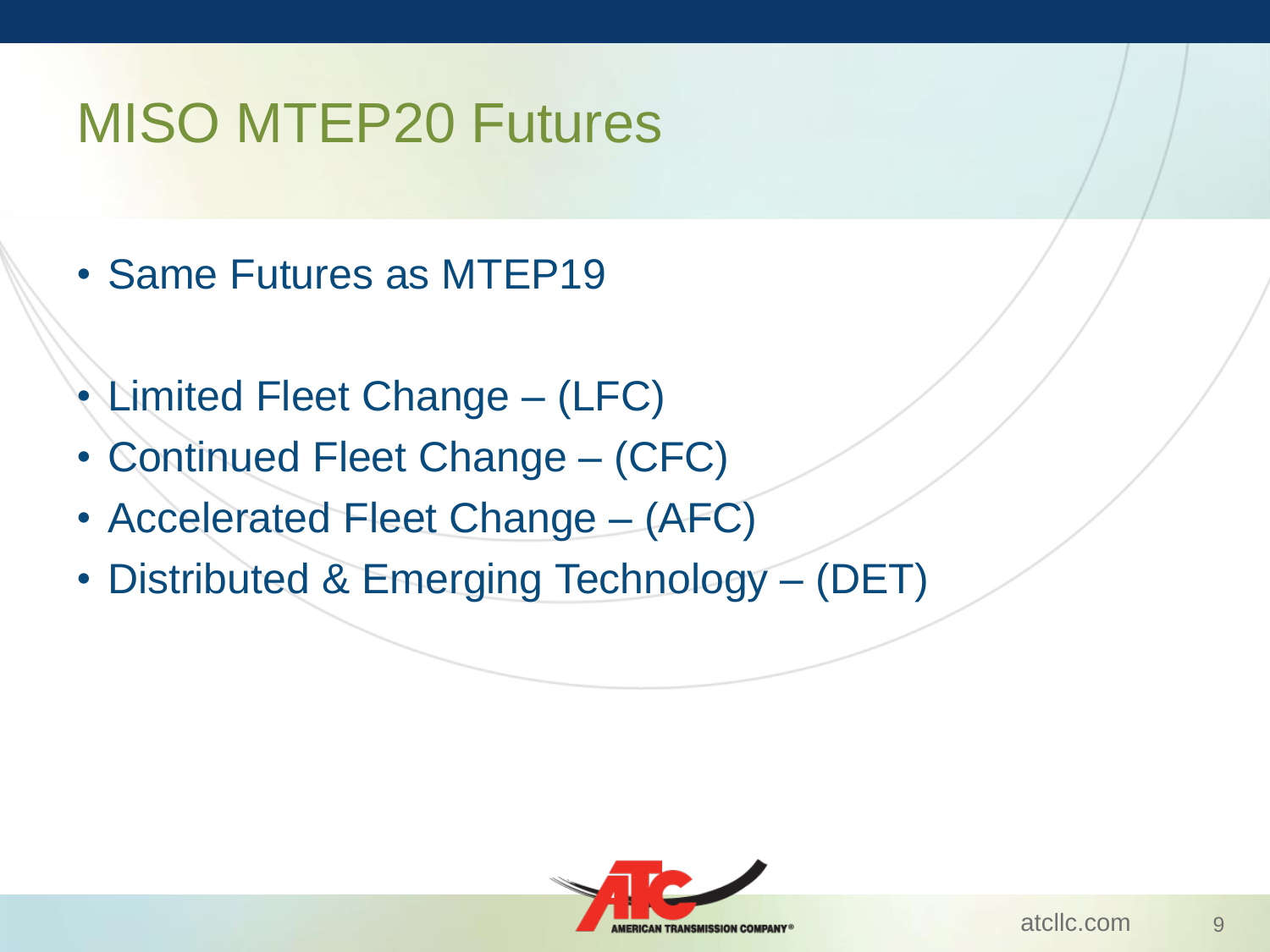## Limited Fleet Change

- Largely unchanged generation fleet
- Age related coal retirements
- Low demand and energy growth rates
- Low renewable/technology development
- Low fuel costs

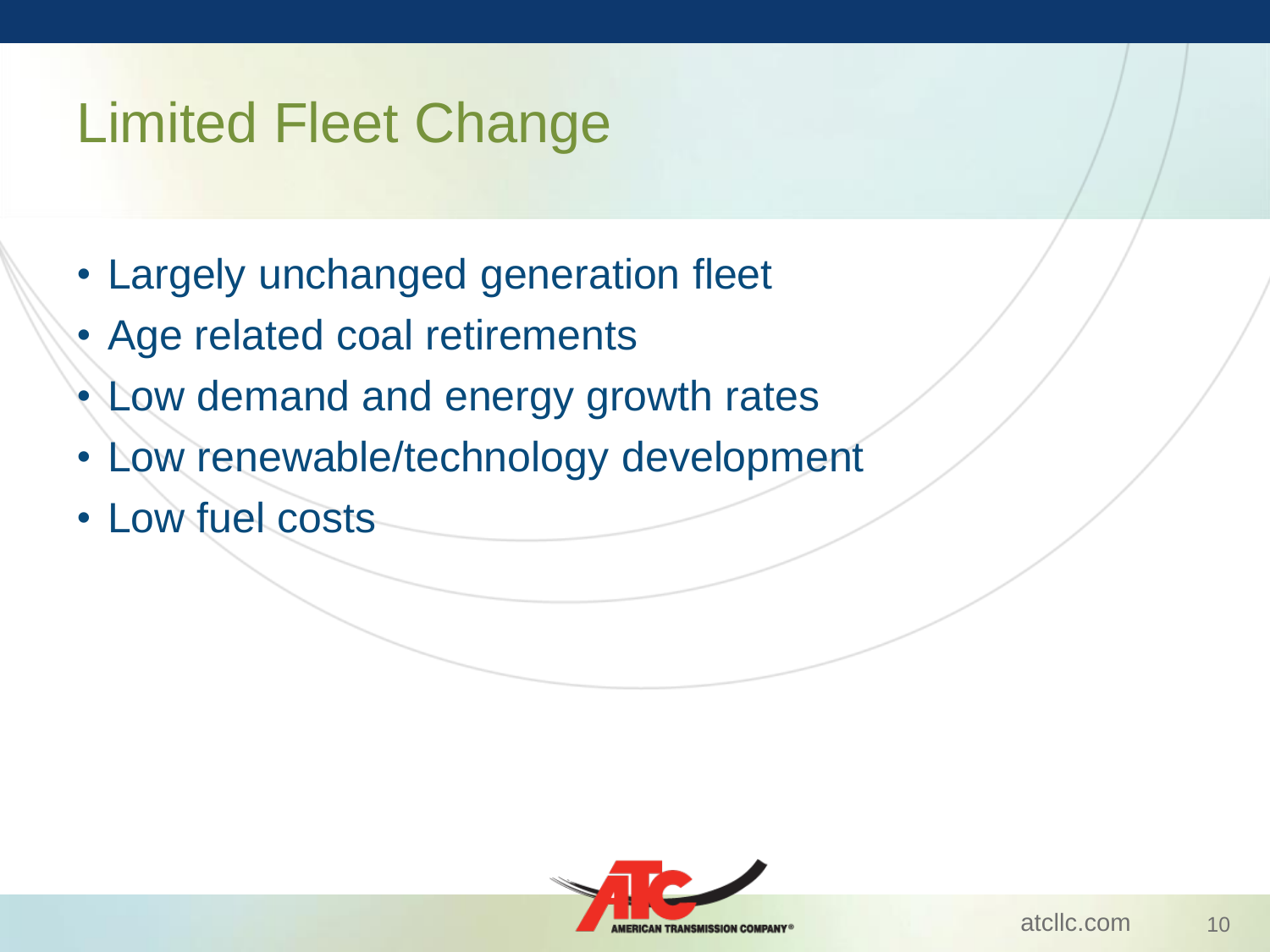## Continued Fleet Change

- Age related retirements of coal and natural gas
- Transitioning of generation fleet to natural gas
- Mid level demand and energy growth rates
- Current trend of renewable/technology investment
- Mid level fuel prices

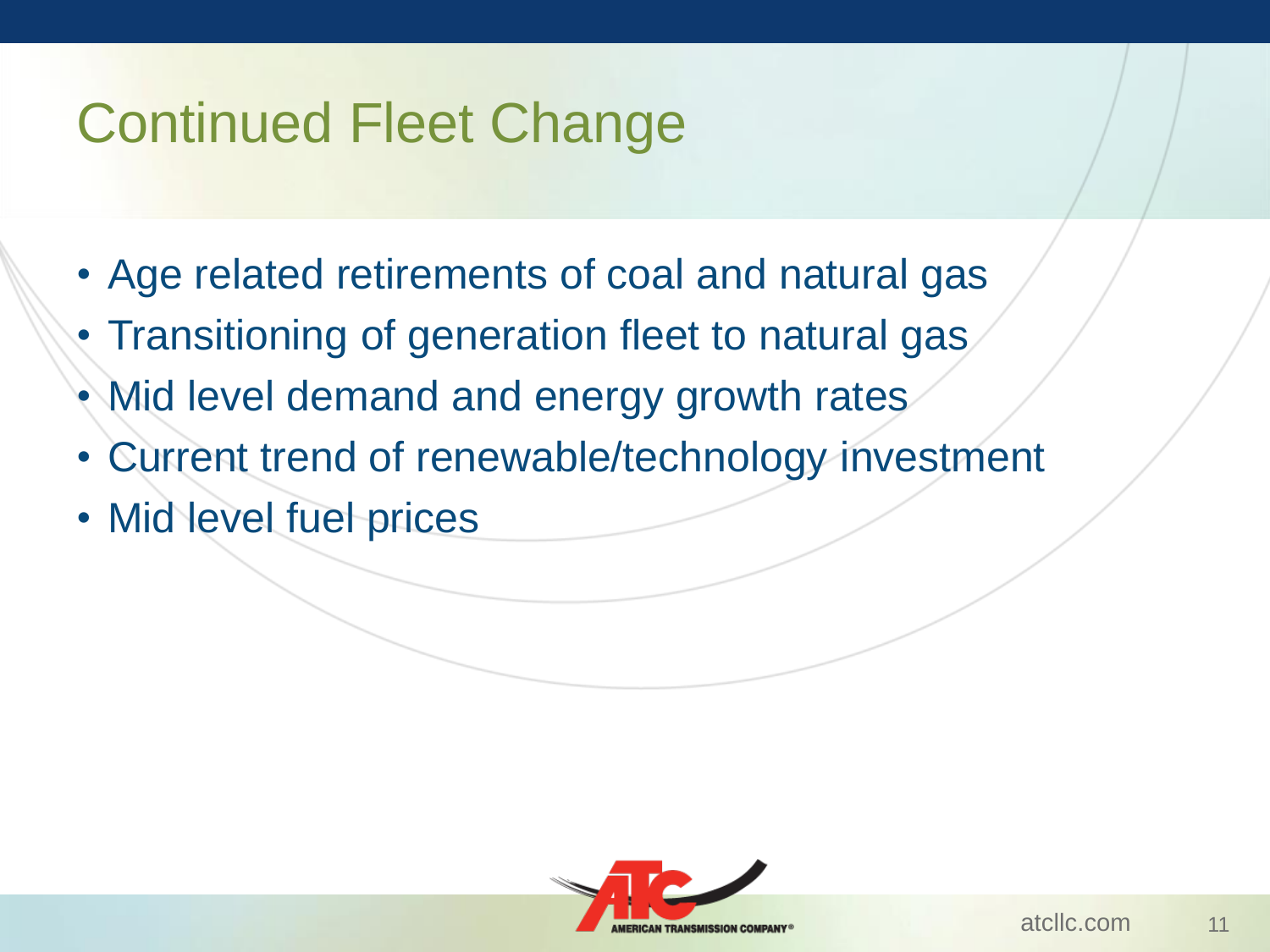### Accelerated Fleet Change

- Policy/Regulation targeting reduction in CO<sup>2</sup> emissions causing increased coal retirements
- Increased demand on Natural Gas drives prices higher
- Robust economy drives more technology advancement, resulting in more energy efficiency, distributed generation, and demand response
- Higher gross demand and energy

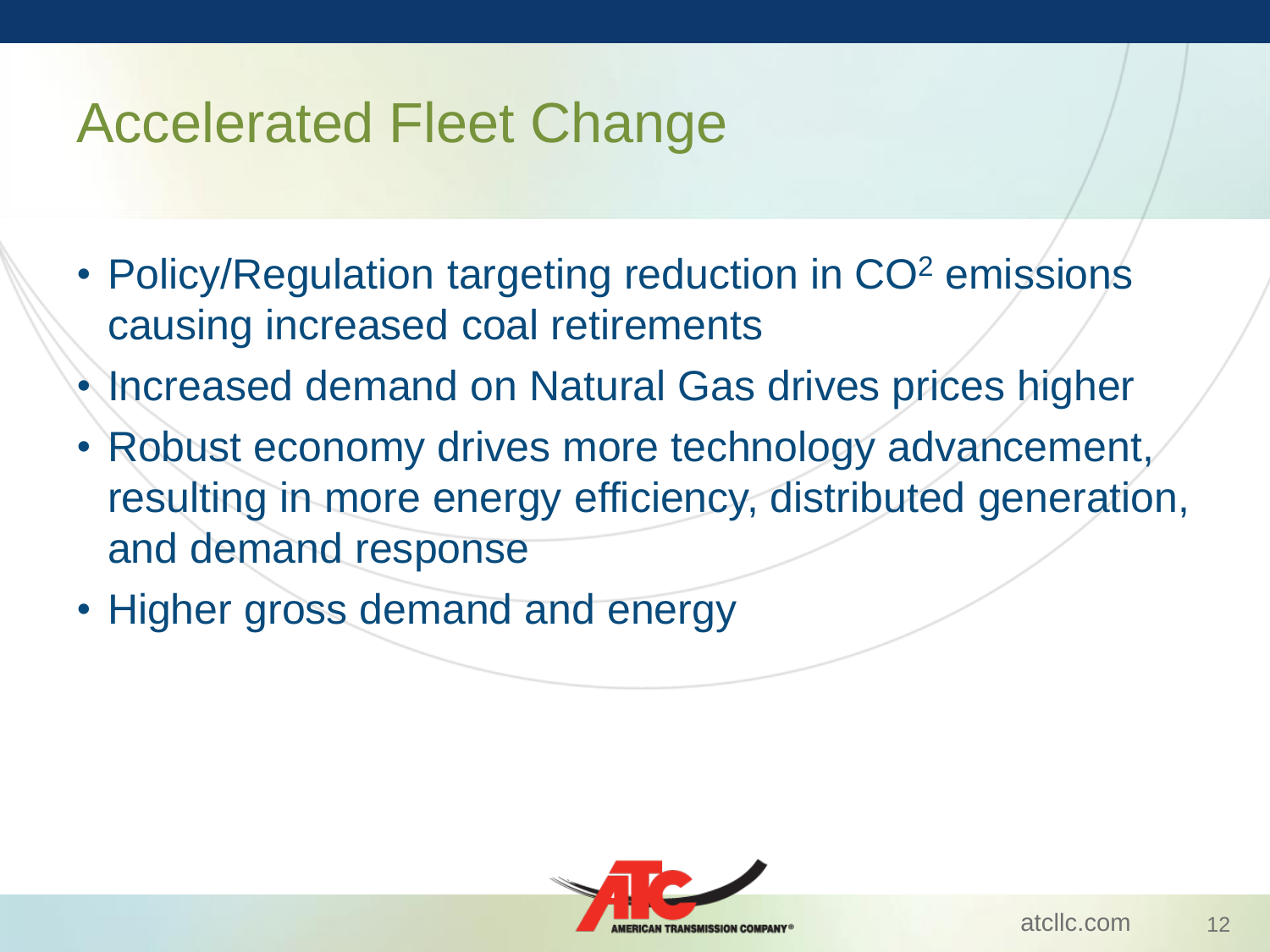## Distributed & Emerging Technology

- Age and economic related coal retirements
- Higher energy usage driven by electric vehicles (EVs)
- Mid level fuel prices
- Renewable siting is much more localized and urban
- High usage of demand side generation and management
- Retirements of nuclear based on licenses

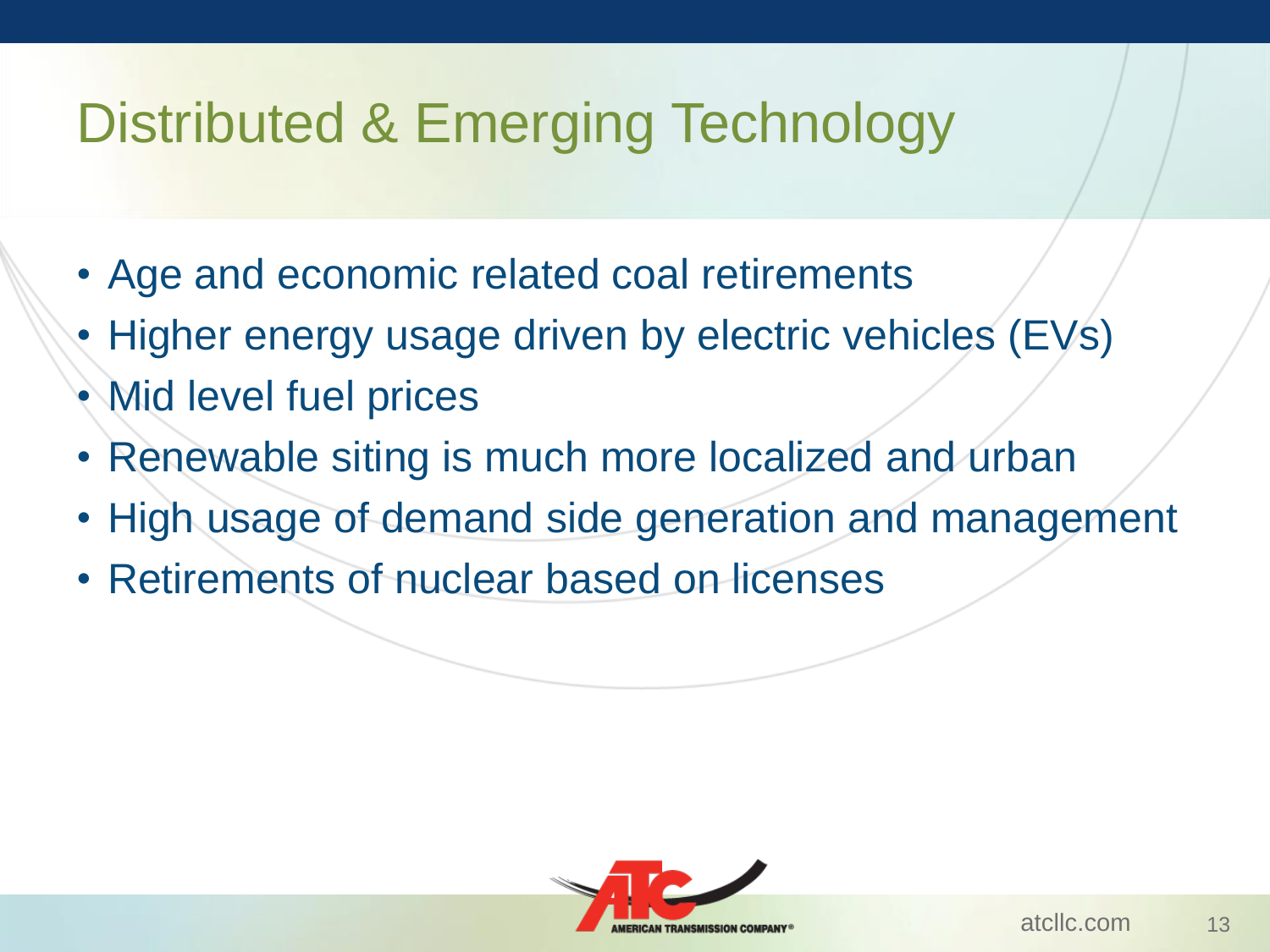### Notable MTEP20 Congestion

- Darlington North Monroe 138kV
- Preble Highway V 138kV (Existing Series Reactor)
- Concord Crawfish River 138kV
- Rocky Run Werner West 345kV
- Eden Spring Green 138kV
- Granville Bluemound 138kV Corridor
- Note: Models here include 2017 Phase 3 Generation

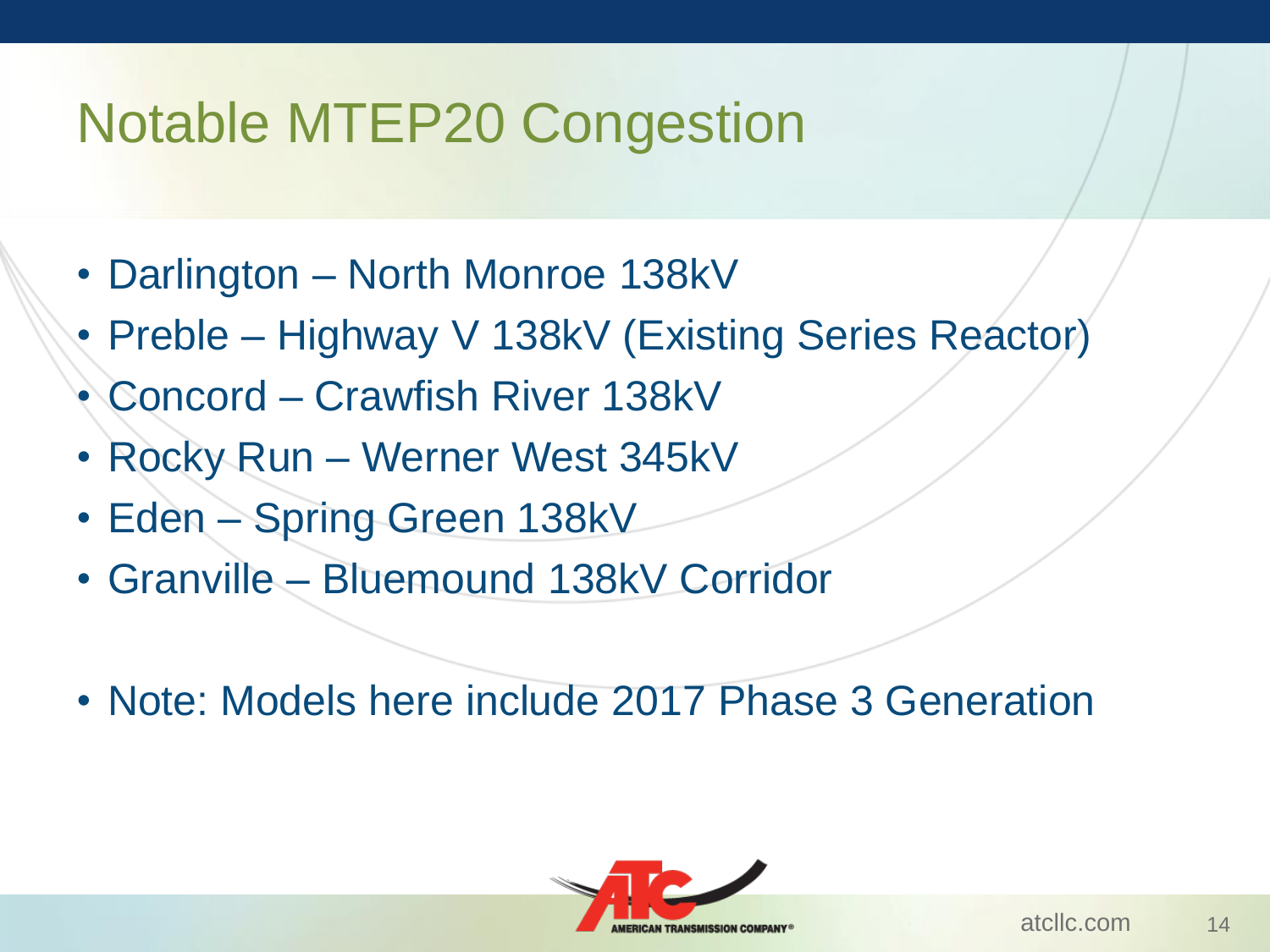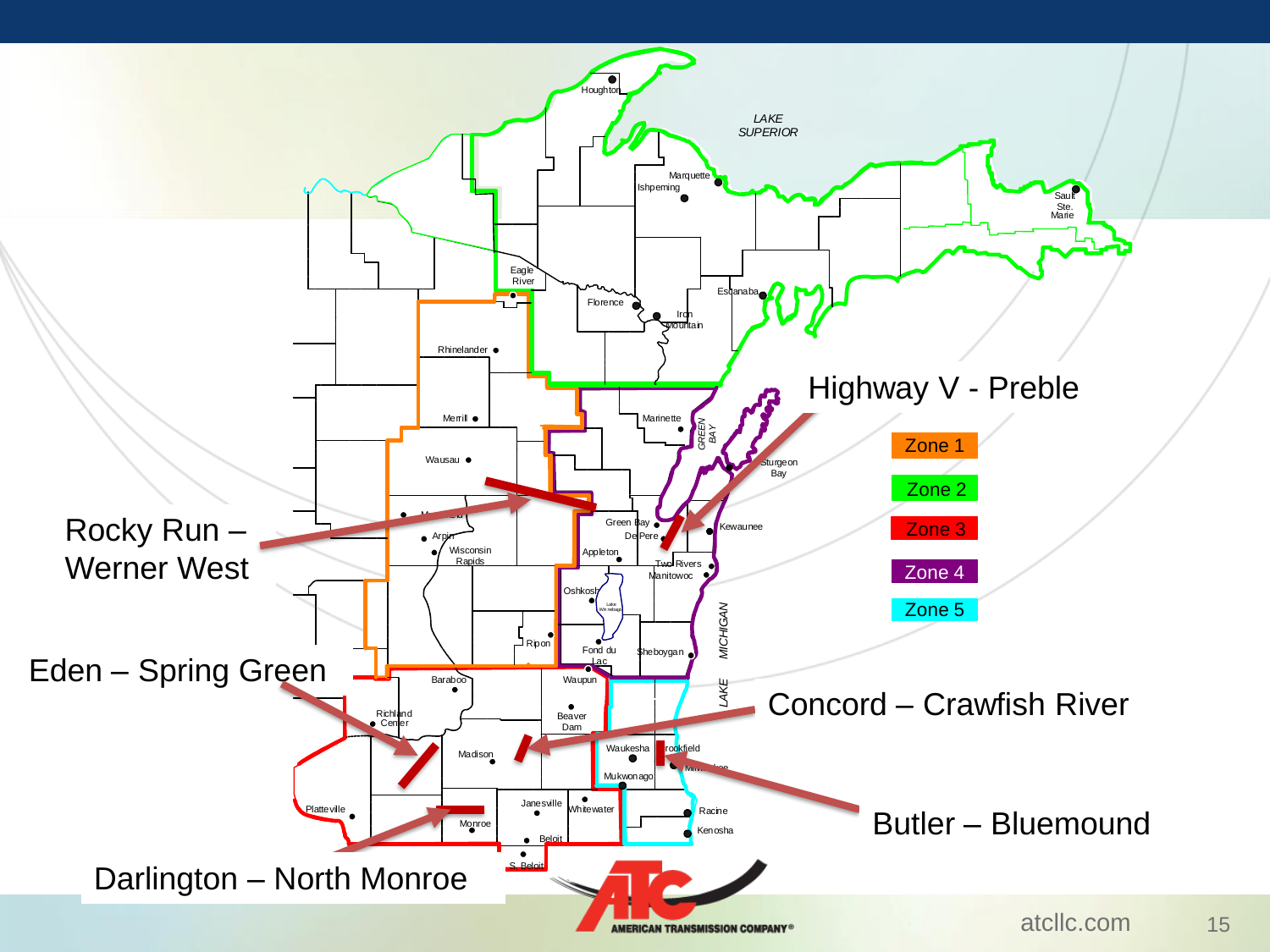## Additional Congestion Mitigation Possibilities

### • Battery

- Size and Duration (MW and MWH)
- Dispatching per schedule or production cost
- Locations (large factories or industrial areas)

### • Solar

- Utility Scale Location
- Distributed generation (DG) sizing and location
- Wind
	- Small utility scale sizing (0.5–5MW)
	- Locations
- Load Modification
	- Time of day
		- Peak shave
		- Running appliances at night

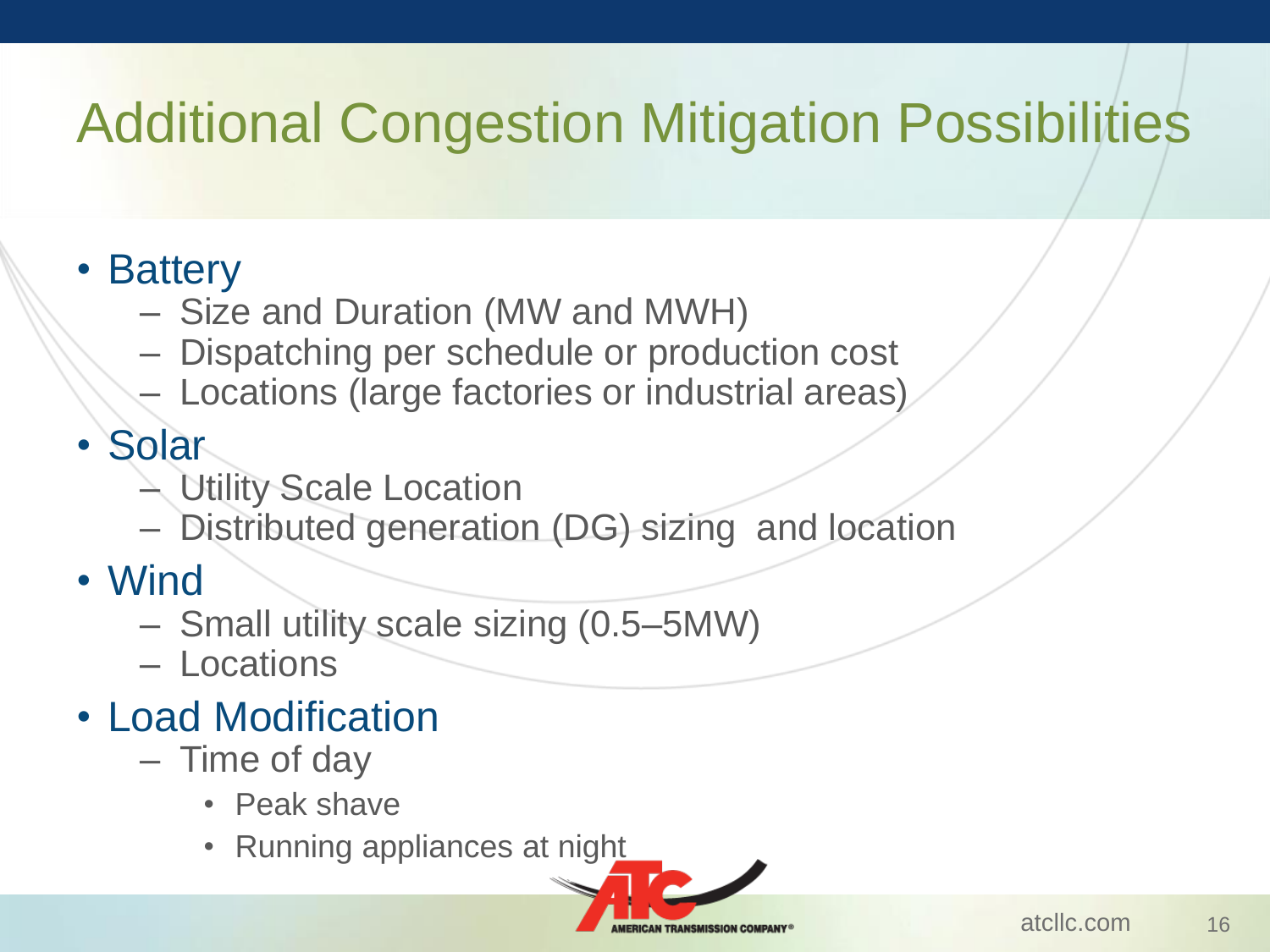## Purposed Generation Updates

### • 2017 Definitive Planning Phase 3 Queue Generation

- J818, J819, J831, J850, J864, J878, J947
- Nemadji Trail Energy Center
- Badger Hollow
- Red Barn
- Marathon Wind
- Quilt Block Addition
- Include associated transmission upgrades
- Are there any additional generation updates to be made?

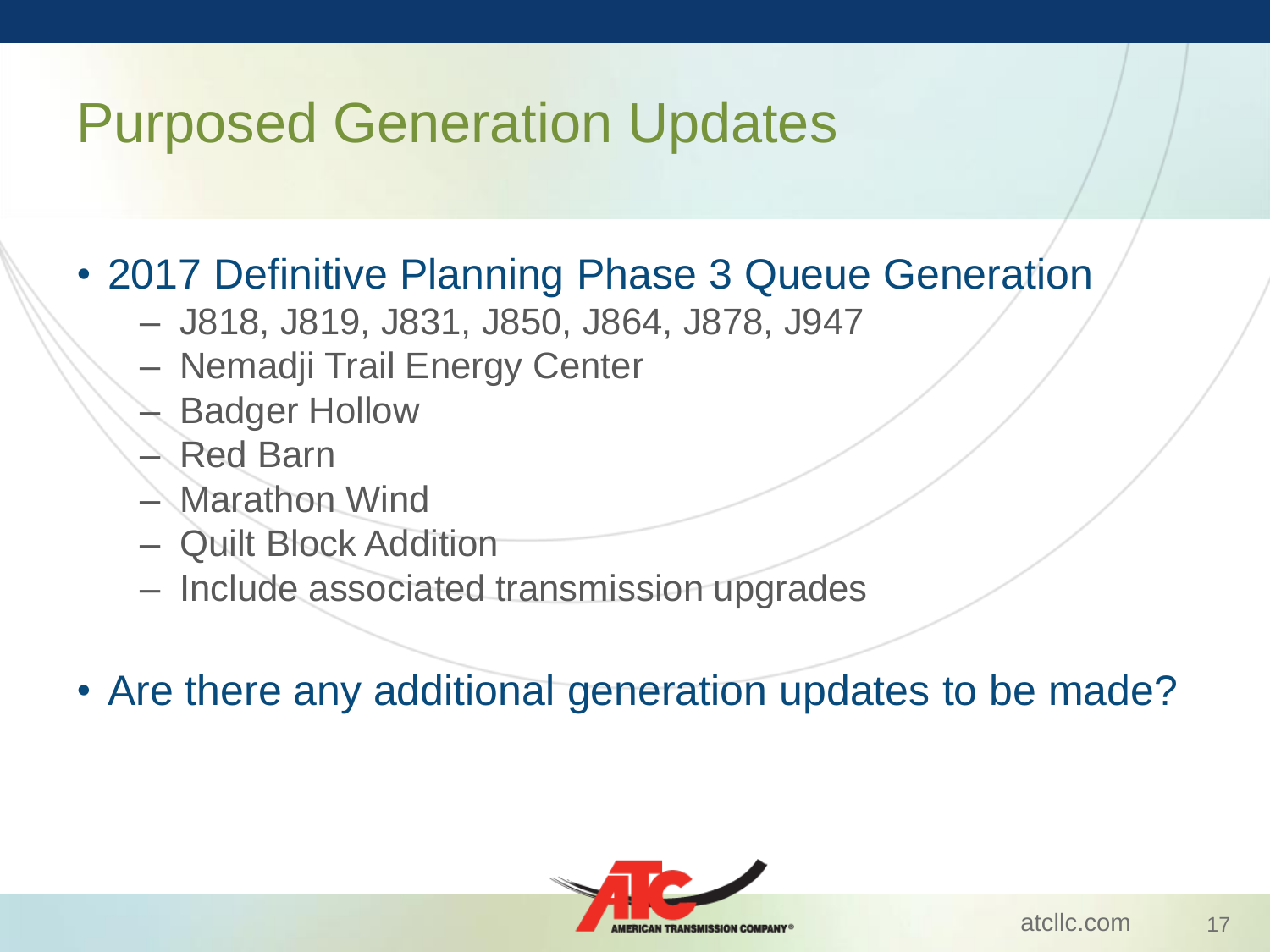### Stakeholder and Customer Feedback

- ATC is soliciting stakeholders and customers for new/other economic studies, recommended study assumptions changes, and study areas for our 2020 study
- ATC requests feedback in areas where Public Policy Requirements may drive transmission needs.
	- Public Policy Requirements are enacted statutes (i.e., passed by the legislature and signed by the executive) and regulations promulgated by a relevant jurisdiction, whether within a state or at the federal level, including duly enacted laws or regulations passed by a local governmental entity, such as a municipal or county government. Stakeholders are encouraged to provide ATC with Public Policy Requirements. ATC utilizes transmission needs driven by Public Policy Requirements in its assumptions when performing economic analysis of study areas. The transmission needs driven by Public Policy Requirements that will be included in ATC's finalized assumptions will be posted prior to May 15th.

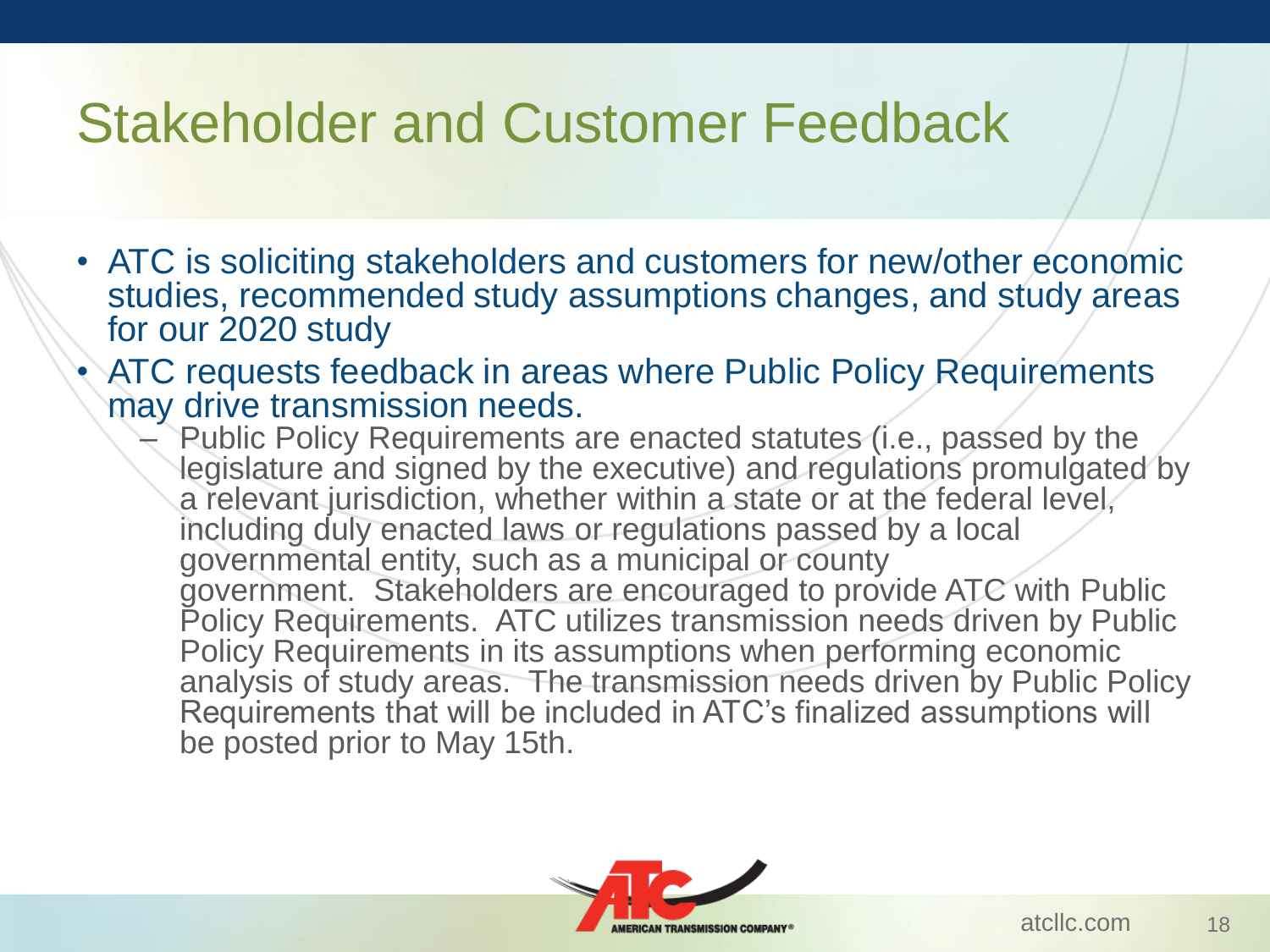### Next Steps

#### • Project / Analysis Development

- Review of Congestion
- Investigate impacts of generation expansion and retirement on congestion
- Stakeholder Feedback

#### • 2020 Futures Development

- Continued Review of MISO MTEP Development
- Update model with interconnection projects that may impact congestion

### • Analysis of Projects

- Study Years 2024, 2029 and 2034
- Futures All MISO MTEP20 Futures

#### • Timelines

- April 15: Define Preliminary Assumptions
	- Includes Generation Updates from customers
- May 15: Finalize Assumptions
- November 15: Provide Analysis Update

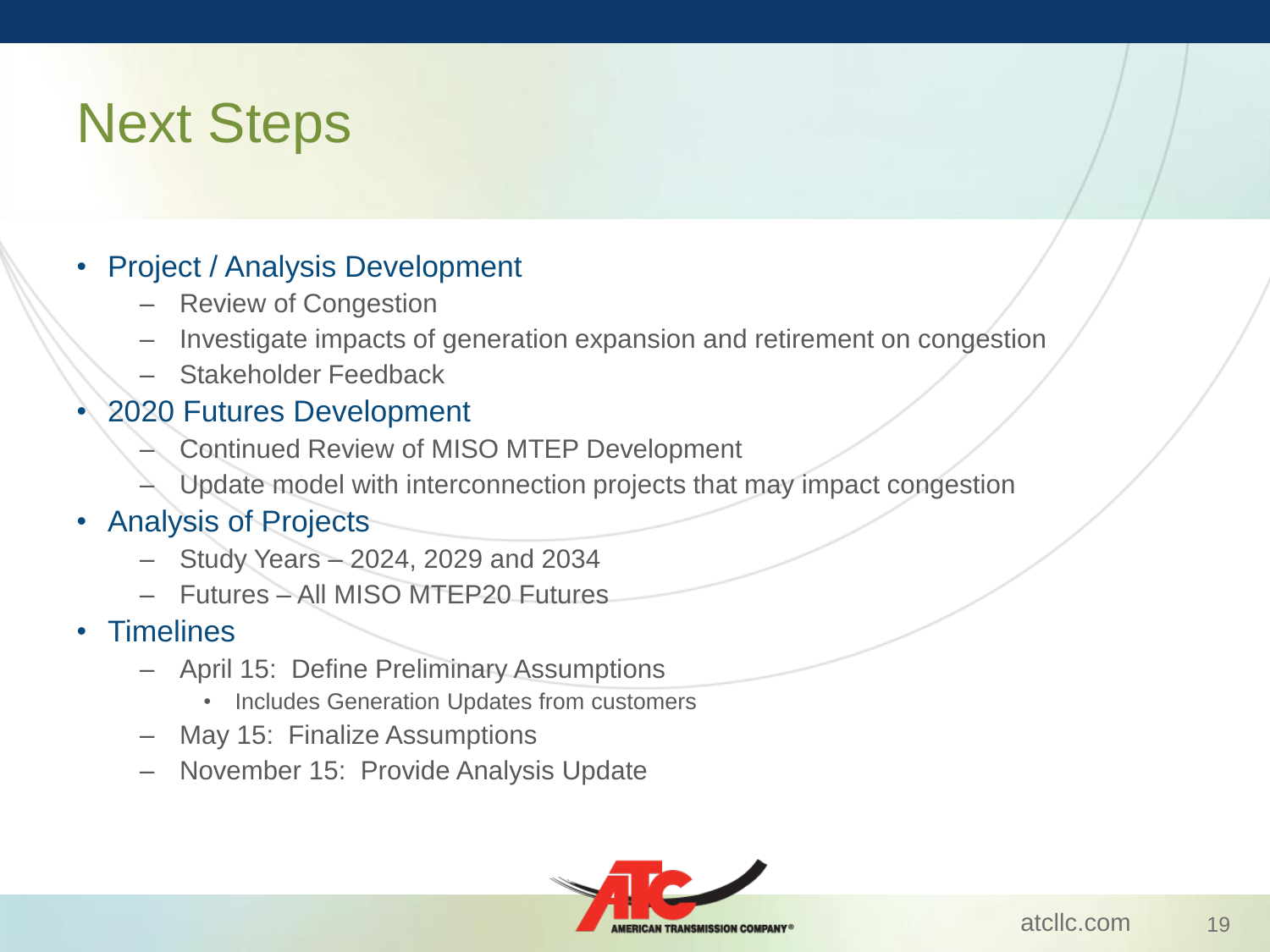## Questions?

- ATC Economic Planning
- Dale Burmester
	- dburmester@atcllc.com
- Anna Torgerson
	- atorgerson@atcllc.com